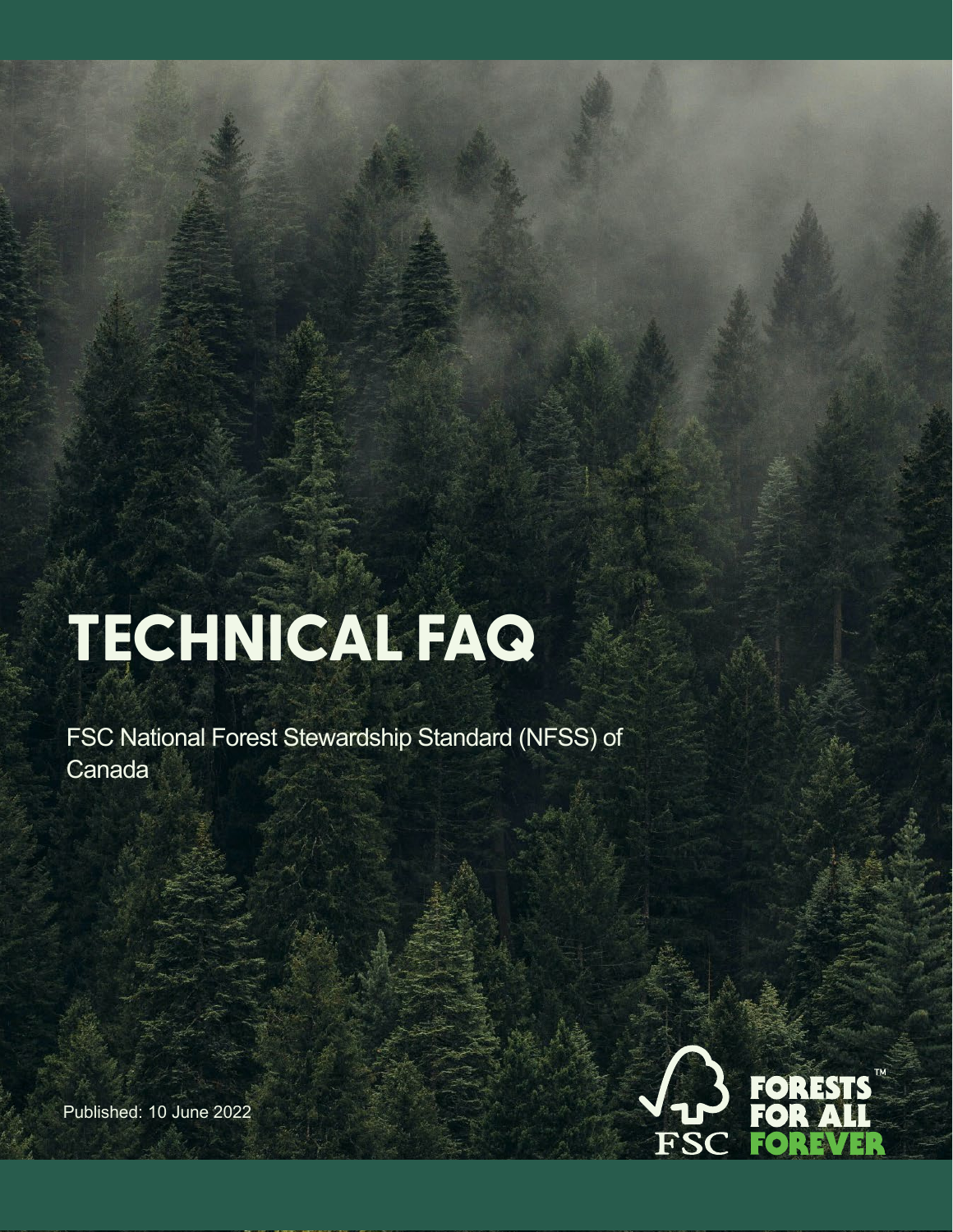| Title:                          | <b>Technical FAQ</b>                                                |  |
|---------------------------------|---------------------------------------------------------------------|--|
| <b>Contact for</b><br>comments: | FSC Canada<br>240 Richmond Street West<br>Toronto (Ontario) M5V 1V6 |  |
|                                 | <b>Email</b> : $info@ca.fsc.org$                                    |  |

### **Version control**

|                | <b>Publication date: 10 June 2022</b> |             |  |  |
|----------------|---------------------------------------|-------------|--|--|
| <b>Version</b> | <b>Description</b>                    | <b>Date</b> |  |  |
| V1.0           | First clarification to be released    | 2022-06-10  |  |  |

#### **All Rights Reserved FSC® International 2021 FSC'8f0001 OOI**

No part of this work covered by the publisher's copyright may be reproduced or copied in any form or by any means (graphic, electronic or mechanical, including photocopying, recording, recording taping, or information retrieval systems) without the written permission of the publisher.

Printed copies of this document are for reference only. Please refer to the electronic copy on the FSC website (ic.fsc.org) to ensure you are referring to the latest version.

The Forest Stewardship Council® (FSC) is an independent, not for profit, nongovernment organization iestablishedl to support environmentally appropriate, socially beneficial, and economically viable management of the world's forests.

FSC's vision is that the true value of forests is recognized and fully incorporated into socie' / worldwide. FSC is the leading catalyst and defining force for improved forest managemer and market transformation, shifting the global forest trend toward sustainable use, conservation, restoration, and respect for all.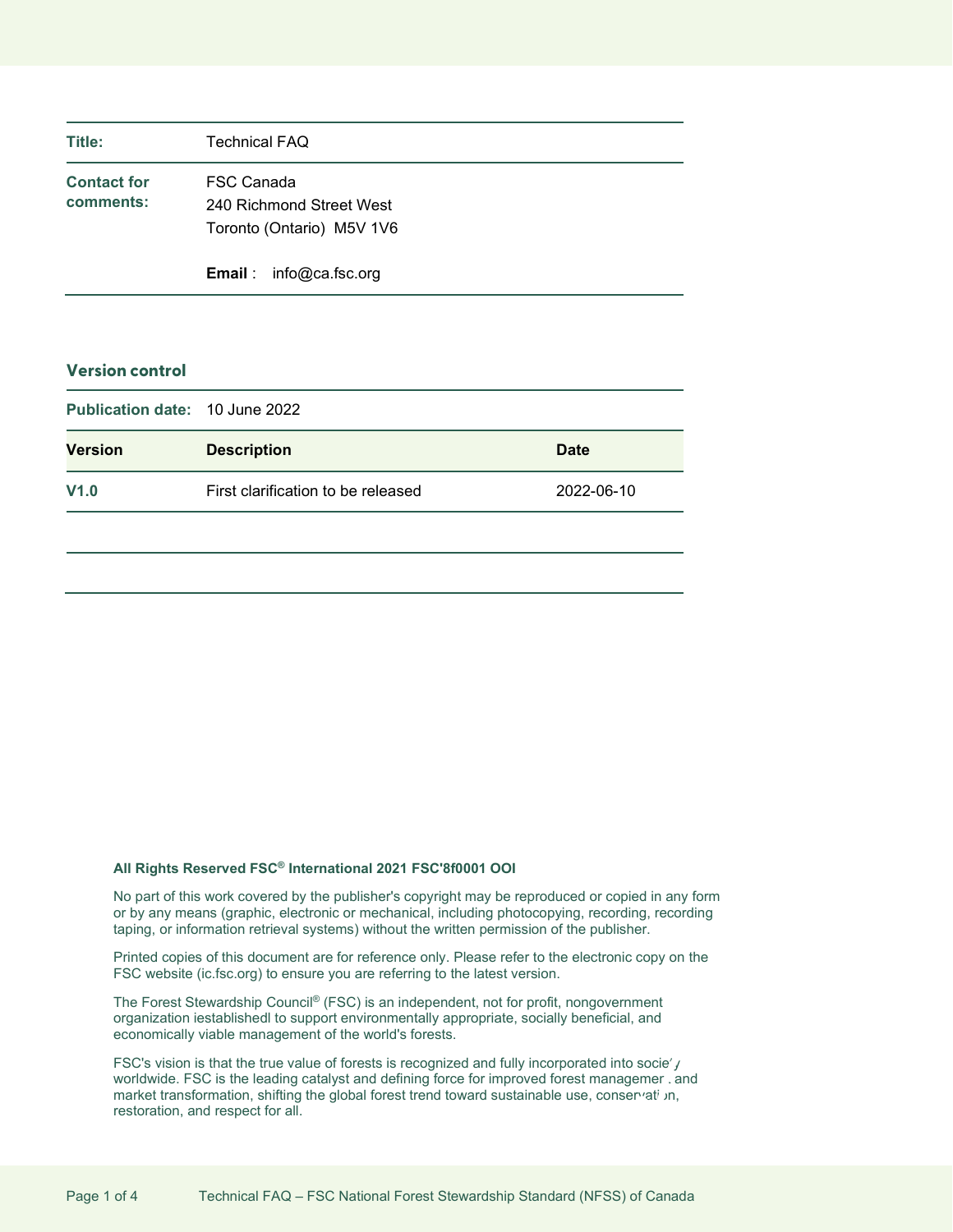# <span id="page-2-0"></span>**FOREWORD**

The purpose of this "Technical Frequently Asked Questions" document is to share the answers to complaints, comments, questions and request related to the FSC National Forest Stewardship Standard of Canada (FSC-STD-CAN-01-2018) that can be addressed via a clarification. A "clarification" cannot bring new elements of information to the NFSS, must be based on existing information in the NFSS and related documents and does not have an impact on the normative requirements.

This document is maintained by FSC Canada.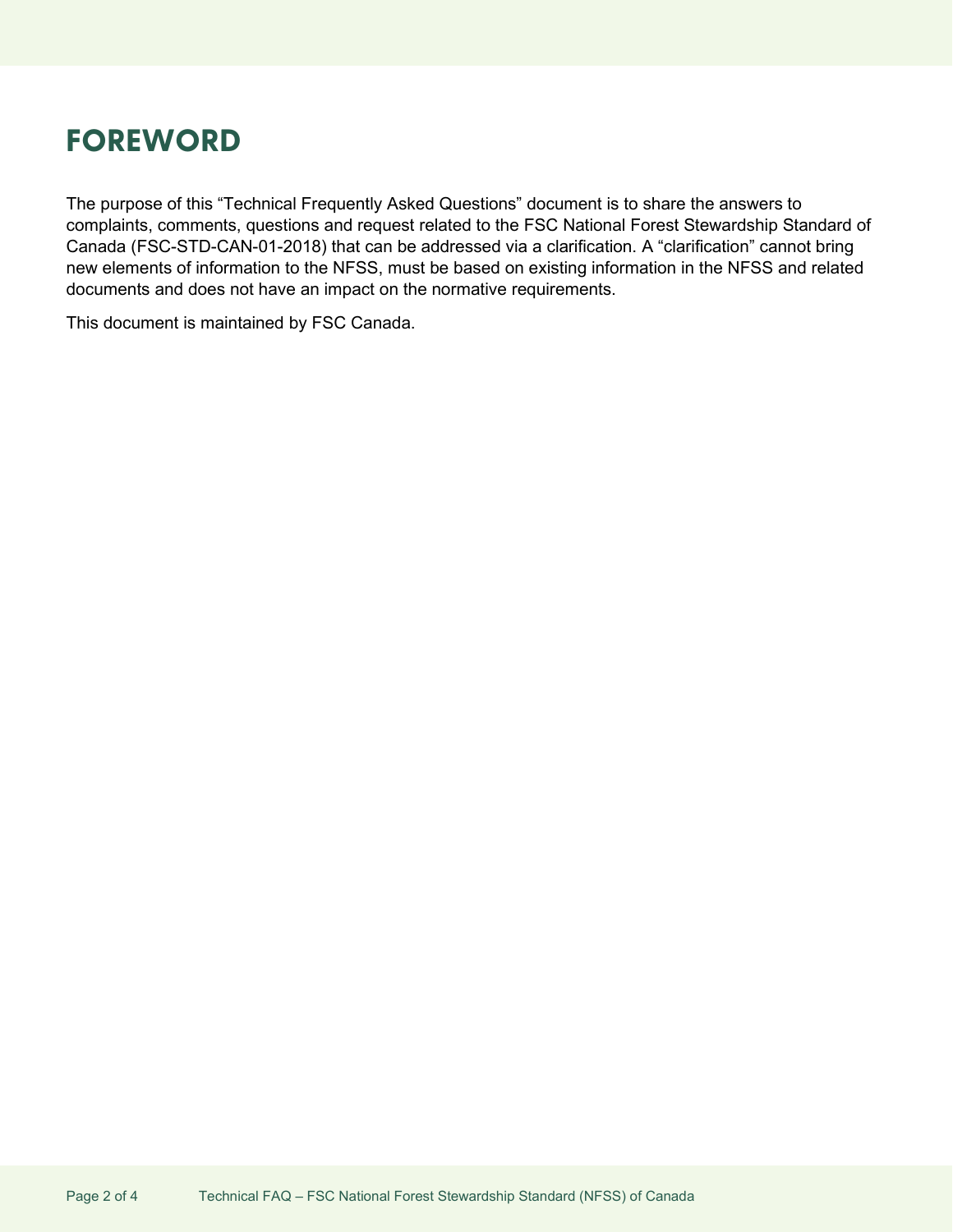## **CONTENTS**

## **[FOREWORD](#page-2-0) 2**

**[Clarifications](#page-4-0) 4**